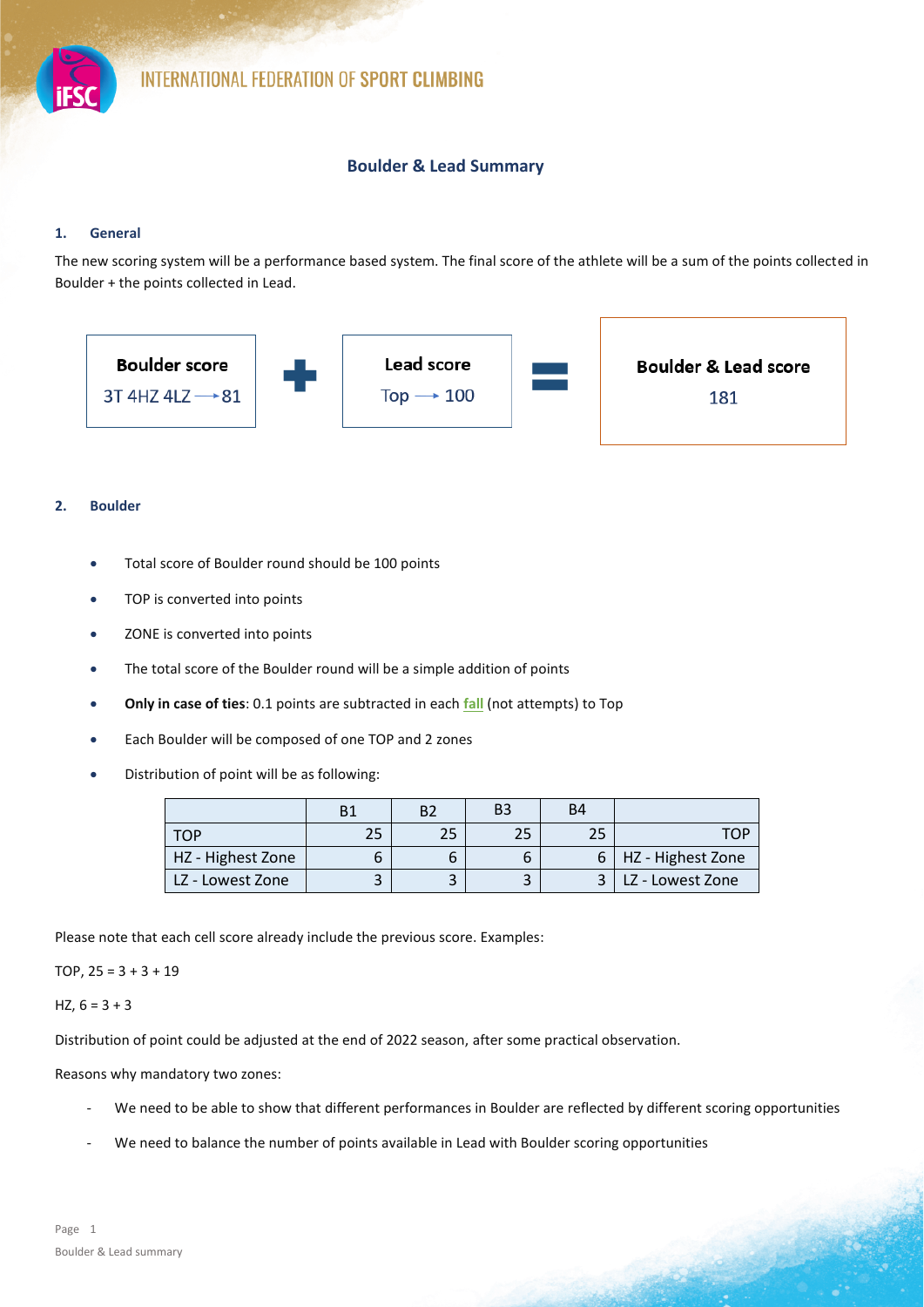

### **3. Lead**

- The total number of points given by the Lead round should be equal to Boulder. Therefore, the total scoring of the lead route should be 100.
- The wall will be divided into three different sections. Each move has a different value in points depending to the section. The value of each section is different, in order to:
	- a) Reflect the increasing difficulty of the route
	- b) Be comparable with the performance of Boulder
- After several simulations, the most efficient way to compare Boulder performance with Lead is the following:
	- a) 30 moves which give points to the athletes
	- b) Starting to count from the TOP; first 15 moves will give 5 points each. 15\*5 = 75 points
	- c) Following, 10 moves will give 2 points each. 10\*2 = 20 points
	- d) Following, 5 moves will give 1 point each.  $5*1 = 5$  points
	- c) Following (if any), the remaining moves will give 0 points (same principle as Boulder, where you could get 0 points if you don't reach any zones)

| Hold             | Hold points    | Total points             |
|------------------|----------------|--------------------------|
| 30               | 5              | 100                      |
| 29               | 5              | 95                       |
| 28               | 5              | 90                       |
| 27               | 5              | 85                       |
| 26               | 5              | 80                       |
| 25               | 5              | 75                       |
| 24               | 5              | 70                       |
| 23               | 5              | 65                       |
| 22               | 5              | 60                       |
| 21               | 5              | 55                       |
| 20               | 5              | 50                       |
| 19               | 5              | 45                       |
| 18               | 5              | 40                       |
| 17               | 5              | 35                       |
| 16               | 5              | 30                       |
| 15               | $\overline{2}$ | 25                       |
| 14               | $\overline{2}$ | 23                       |
| 13               | $\overline{2}$ | 21                       |
| 12               | $\overline{2}$ | $19\,$                   |
| 11               | $\overline{2}$ | 17                       |
| $10\,$           | $\overline{2}$ | 15                       |
| $\mathsf 9$      | $\overline{2}$ | 13                       |
| $\bf 8$          | $\overline{2}$ | 11                       |
| $\overline{7}$   | $\overline{2}$ | $\overline{9}$           |
| $\boldsymbol{6}$ | $\overline{2}$ | $\overline{\phantom{a}}$ |
| 5                | $\mathbf 1$    | 5                        |
| 4                | $\mathbf 1$    | 4                        |
| 3                | $\mathbf{1}$   | 3                        |
| $\overline{c}$   | $\mathbf 1$    | $\overline{2}$           |
| $\overline{1}$   | $\mathbf{1}$   | $\overline{1}$           |

The Lead "+" will be considered a tie-breaker, as for the attempts to TOP in Boulder.